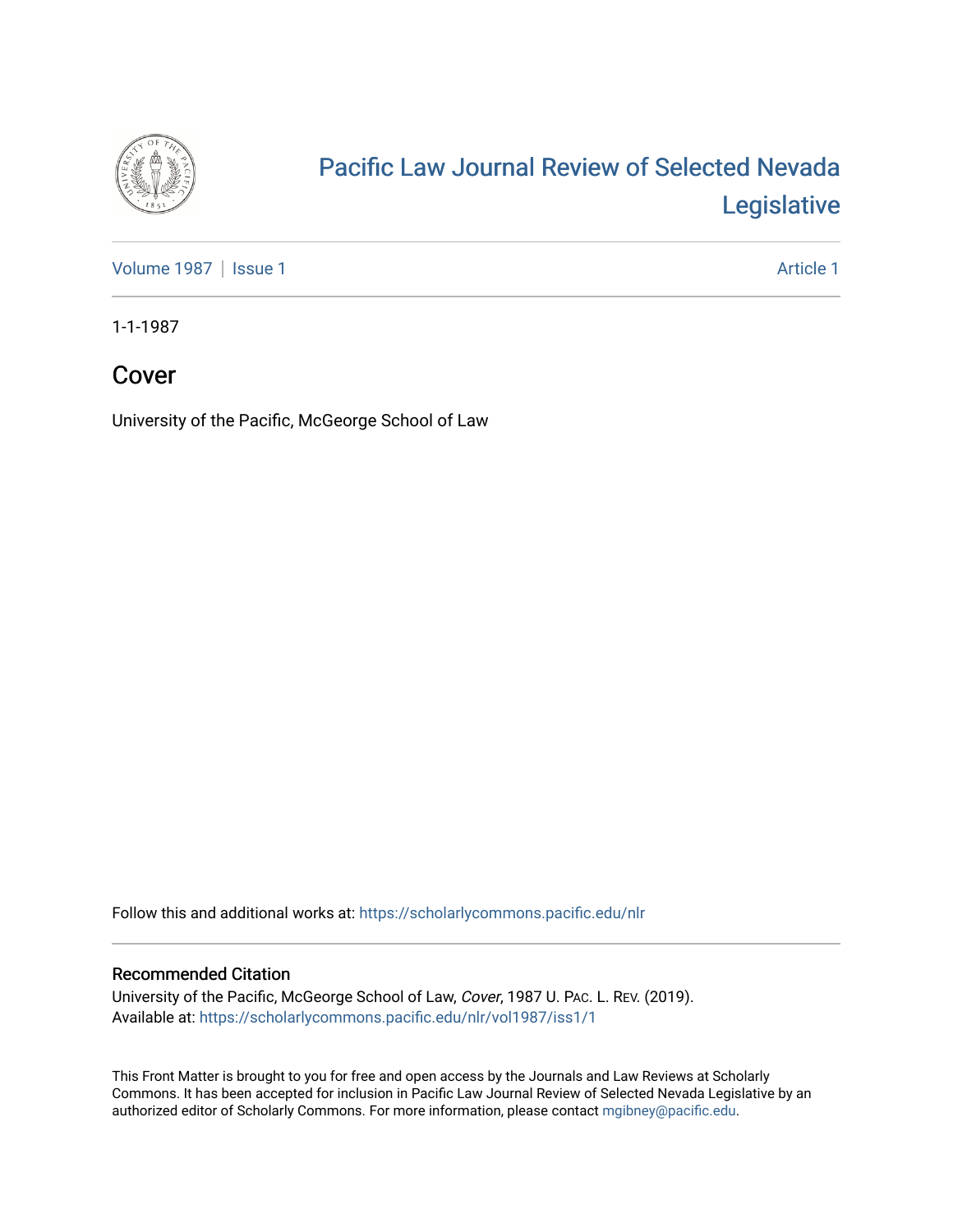

McGEORGE SCHOOL OF LAW/UNIVERSITY OF THE PACIFIC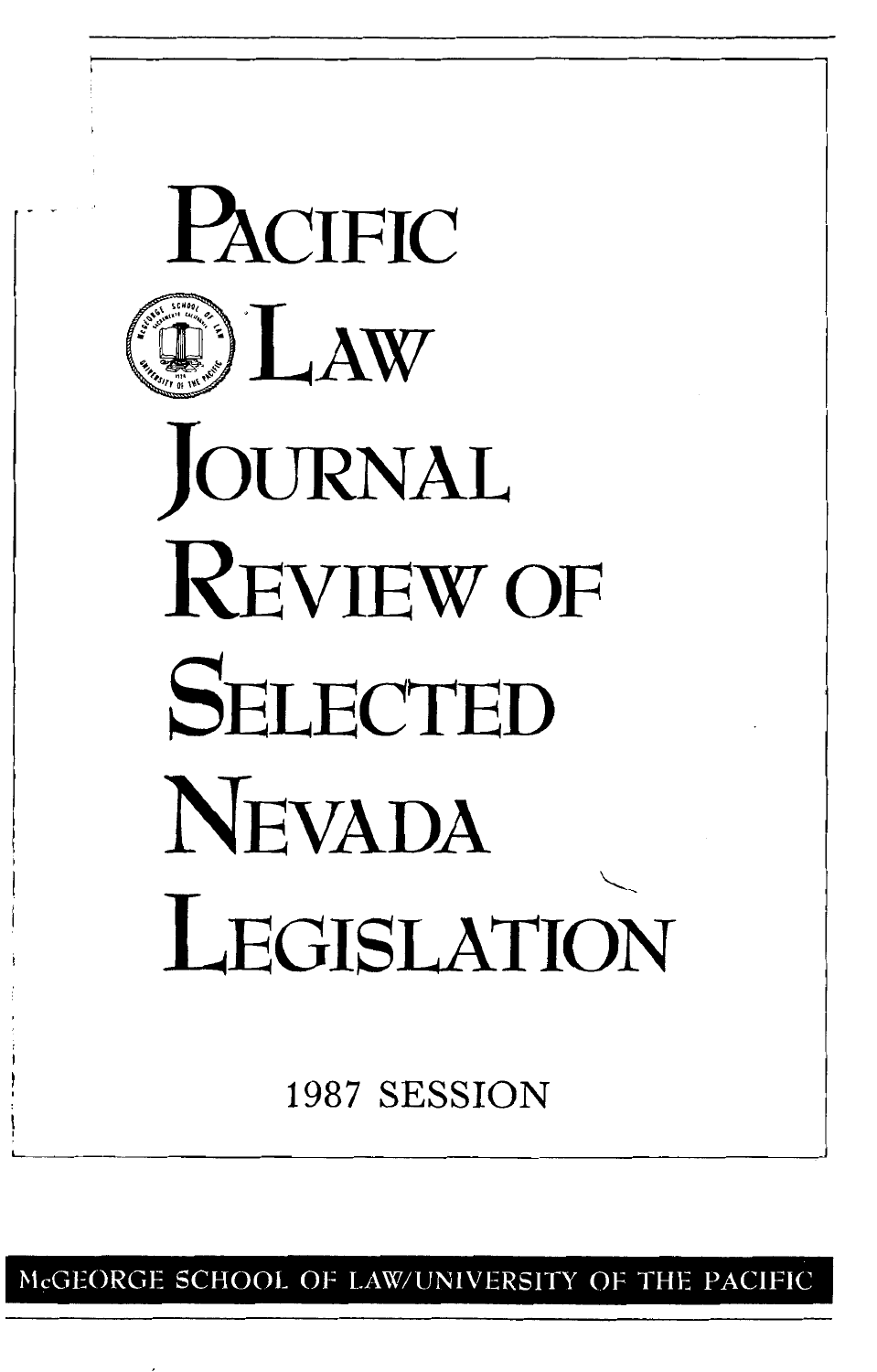Cite This Volume: 1987 Pac. L. J. Rev. Nev. Legis. \_\_\_\_

 $\mathcal{L}$ 

 $\sim$ 

 $\bar{z}$ 

 $\sim 10^{-11}$ 

 $\overline{\phantom{a}}$ 

 $\frac{1}{2}$ 

 $\bar{z}$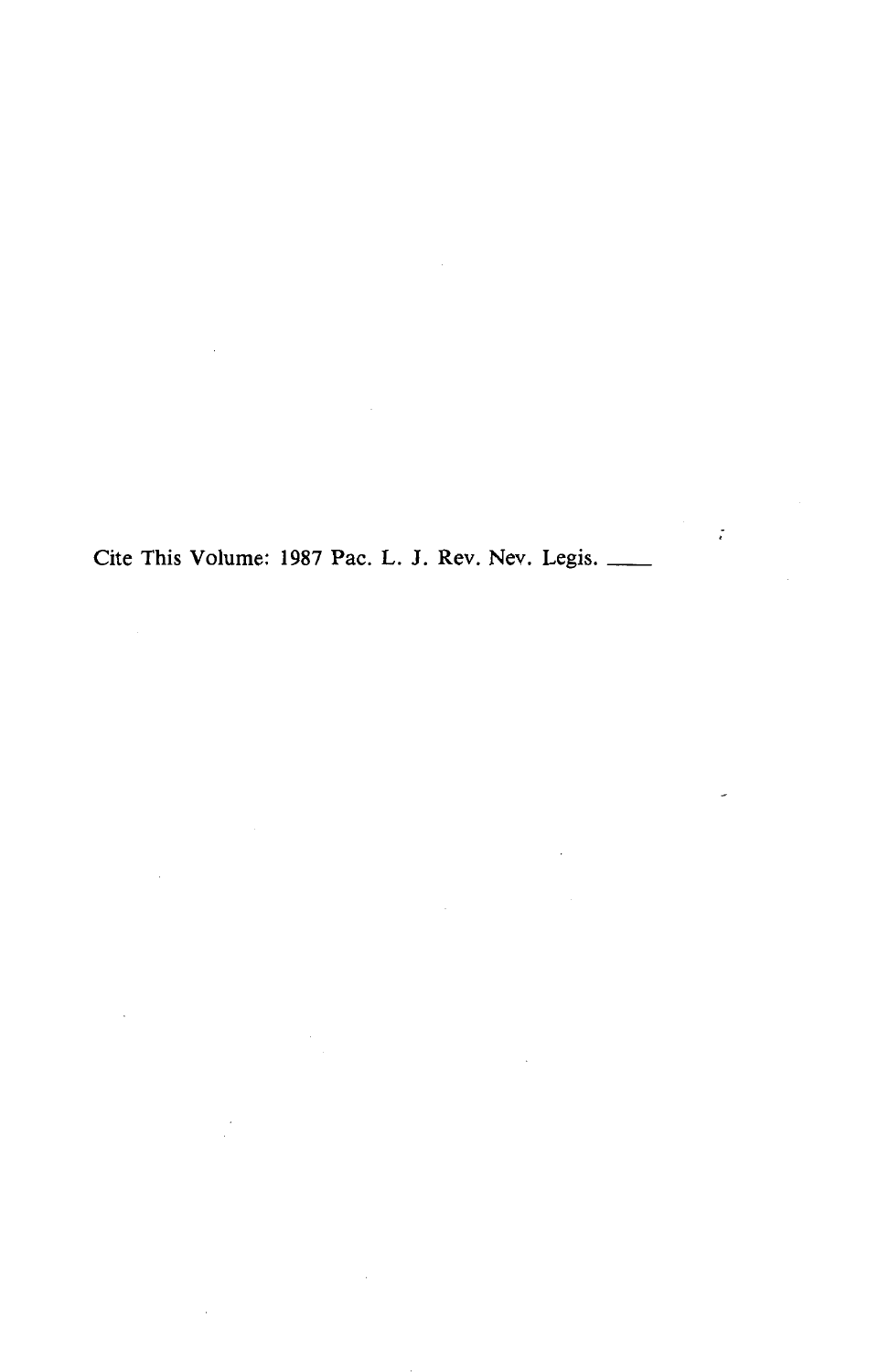Copyright 1987 by McGeorge School of Law, University of the Pacific. Second Class Postage paid at Sacramento, California and at additional mailing offices (ISSN 0030-8757). Additional entries in Indianapolis, Indiana.

Published quarterly by the students of McGeorge School of Law, University of the Pacific, 3200 Fifth Ave., Sacramento, California 95817.

The *Pacific Law Journal* prints all matter that it deems worthy of publication. Views expressed herein are those of the authors, and do not necessarily reflect the policies or opinions of the Journal, its editors and staff, or the law school.

The Journal welcomes the submission of unsolicited manuscripts. Manuscripts should be sent to the Articles Editor, *Pacific Law Journal,* 3200 Fifth Ave., Sacramento, California 95817.

The *Pacific Law Journal* gratefully acknowledges complimentary subscriptions to the California Advance Sheets, presented by the Bancroft-Whitney Company, and to the National Reporter System Advance Sheets, presented by West Publishing Company.

Citations conform generally to A UNIFORM SYSTEM OF CITATION (14th ed. 1986), copyright by the *Columbia, Harvard,* and *University of Pennsylvania Law Reviews* and the *Yale Law Journal.* 

> *Subscription Information* & *Requests For Back Issues*

*The Pacific Law Journal* is published quarterly (October, January, April and July), and subscription cost for the volume, which includes *all* four issues, is \$18.00. No single issue subscriptions are available; however, single issues may be purchased independently of a subscription. The *Review of selected Nevada Legislation* is published biennially and can be purchased for \$25.00 per issue.

Requests for the Journal should be in writing; telephone orders will be taken only if paid prior to mailing. A subscription will commence with each October issue and billing will occur within that month. Statements will be sent quarterly through July, at which time an account must be current to insure mailing of the next volume. Subscriptions will be automatically renewed each October unless a cancellation request is received prior to September to prevent mailing of the October issue. If a subscriber wishes to cancel mid-year, the Journal would prefer to complete the mialing of the issues that would complete the volume. The subscriber is responsible for any issues mailed prior to the date of the cancellation request.

Duplicate copies of the Journal will not be sent without charge if nondelivery is based upon a change of address without notification. A notice of the subscriber's change of address must be received at least 60 days before the date of the issue for which it is to take effect.

Unless a claim is made for nonreceipt of an issue (other than an address change) within 60 days of publication that issue will not be supplied free of charge.

Requests for subscription information, or notices of an address change, should be sent to the Subscription Department, *Pacific Law Journal,* 3200 Fifth Ave., Sacramento, California 95817. Copies of back issues through Volume 10 may be obtained from Fred B. Rothman & Co., 10368 West Centennial Road, Littleton, Colorado 80123. Copies of back issues from Volume II may be purchased directly from the *Pacific Law Journal.*  Subscription: \$18.00 per year

*Review of Selected Nevada Legislaiton:* \$25.00 per issue

Single issues (Volume II and continuing): January issue \$11.00, all others issues \$6.00 Reprints of articles and comments: \$4.00 per copy.